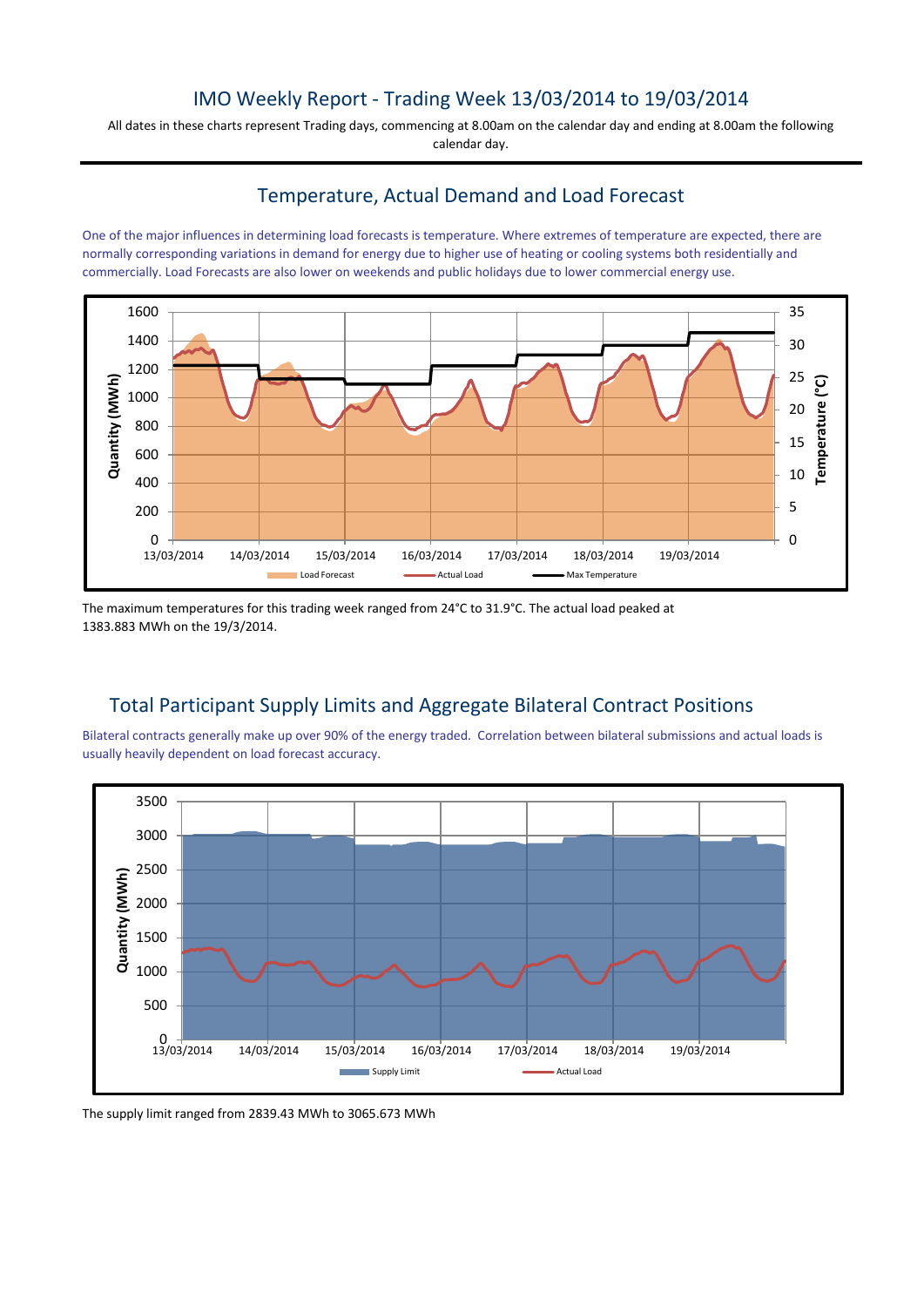#### Net Balancing Market Trades

Bilateral contracts and STEM trading are generally based on the forecast energy requirements of Participants. When the forecast requirements are higher or lower than the actual requirements for a day, this Market energy must be bought and sold in the balancing mechanism. This graph shows the estimated net balancing trades.



The majority of the balancing activity this week occurred within Balancing Supply. The maximum balancing demand for the week reached 85.7685 MWh on the 23/4/2014. The maximum balancing supply for the week reached -152.319 MWh on the 21/4/2012.

# Total Traded Energy

This chart represents a comparison between the total net energy that is traded in Bilateral Contracts, the STEM and the balancing mechanism. Balancing Supply represents cases in which the total contract position is greater than the demand and customers must supply energy back to balancing. Balancing Demand represents cases in which the total contract position is less than the demand and customers must purchase energy from balancing.



Total balancing supply equalled -9158.476 MWh whereas total balancing demand equalled 3134.423 MWh. The Total STEM Traded quantity was 8538.707 MWh, with the STEM Clearing Quantity ranging between 1.157 MWh and 79.602 MWh.